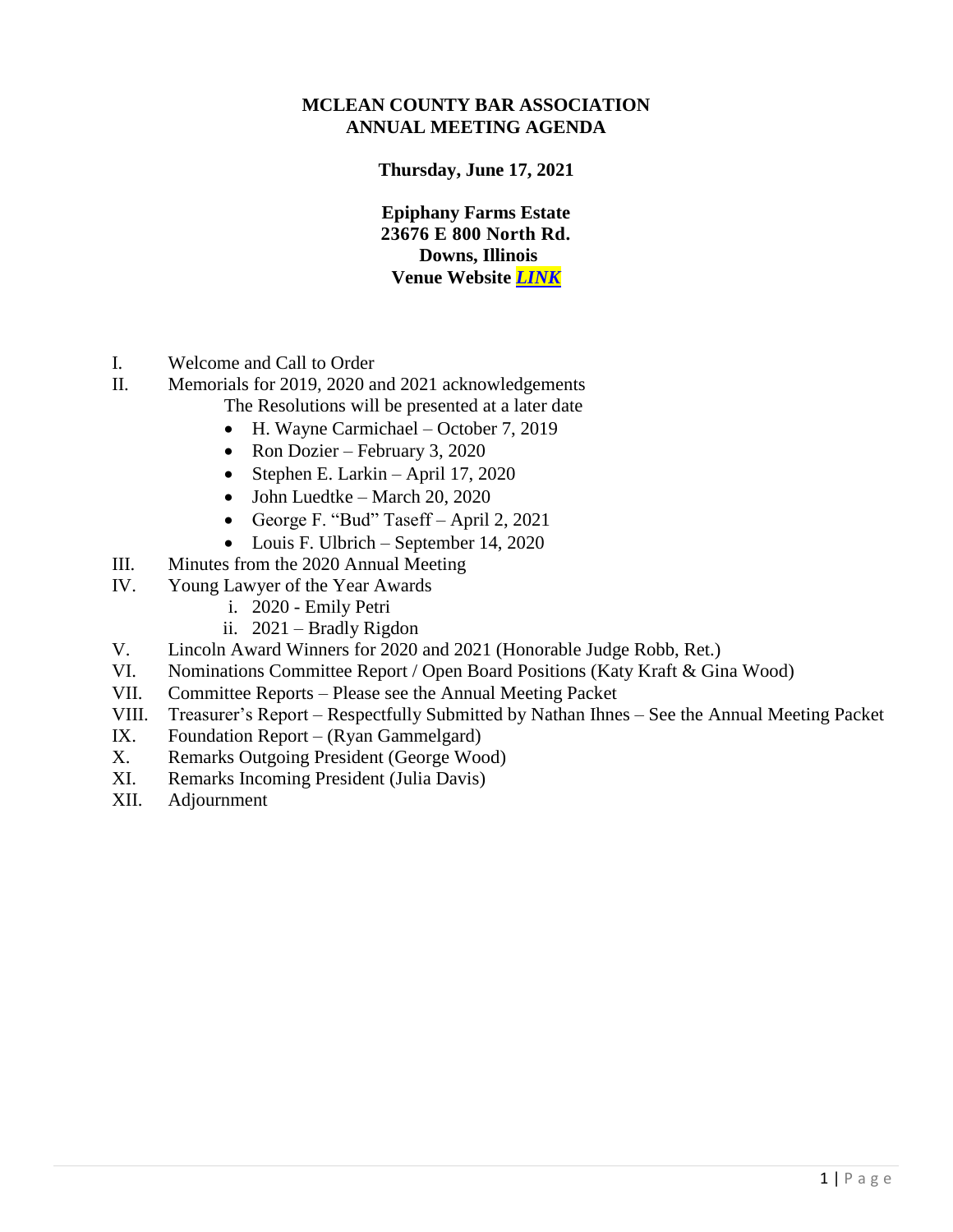## MCLEAN COUNTY BAR ASSOCIATION ANNUAL MEETING MINUTES Tuesday, July 14, 2020 Via Zoom at 12:00 p.m.

I. Welcome and Call to Order – Called to Order by Joseph Foley at 12:00 p.m.

II. Memorial Resolutions will be read at a later date.

II. Approval of 2019 Annual Minutes – Motion by Frank Hoffman, seconded by Todd Miller to waive reading and approve the minutes. Motion carried.

III. Young Lawyer of the Year Award will be presented to Emily Petri at a later date.

V. Nominations Committee Report/ Open Board Positions report given by Katy Kraft. Slate of candidates submitted for approval are:

President: Gorge Wood First Vice President: Julia Davis Second Vice President: Katy Kraft Secretary: Jenna Finegan Treasurer: Nathan Ihnes Board of Governors: Peter Brandt

Motion by Adam Grist, seconded by John Pratt to approve slate of candidates by nomination committee. No other candidates submitted for election. Motion carries.

VI. Committee Reports: included with agenda packet for annual meeting were Bench-Bar Committee, By Laws Committee, CLE, Consumer Law, Corporate Counsel, Criminal Law, Family Law, History/Memorials, Law Day, Lawyers in the Classroom, Mock Trial, Pro Bono, Real Estate, Scholarship, Social, Underwood, YLD. No motions

VII. Treasure's Report presented by Nathan Ihnes. No motion.

IX. Remarks outgoing President by Joseph Foley.

X. Remarks by Incoming President George Wood.

XI. Adjournment to meeting – Motion by Joe Foley, seconded by George Wood. Meeting adjourned at 12:30 p.m.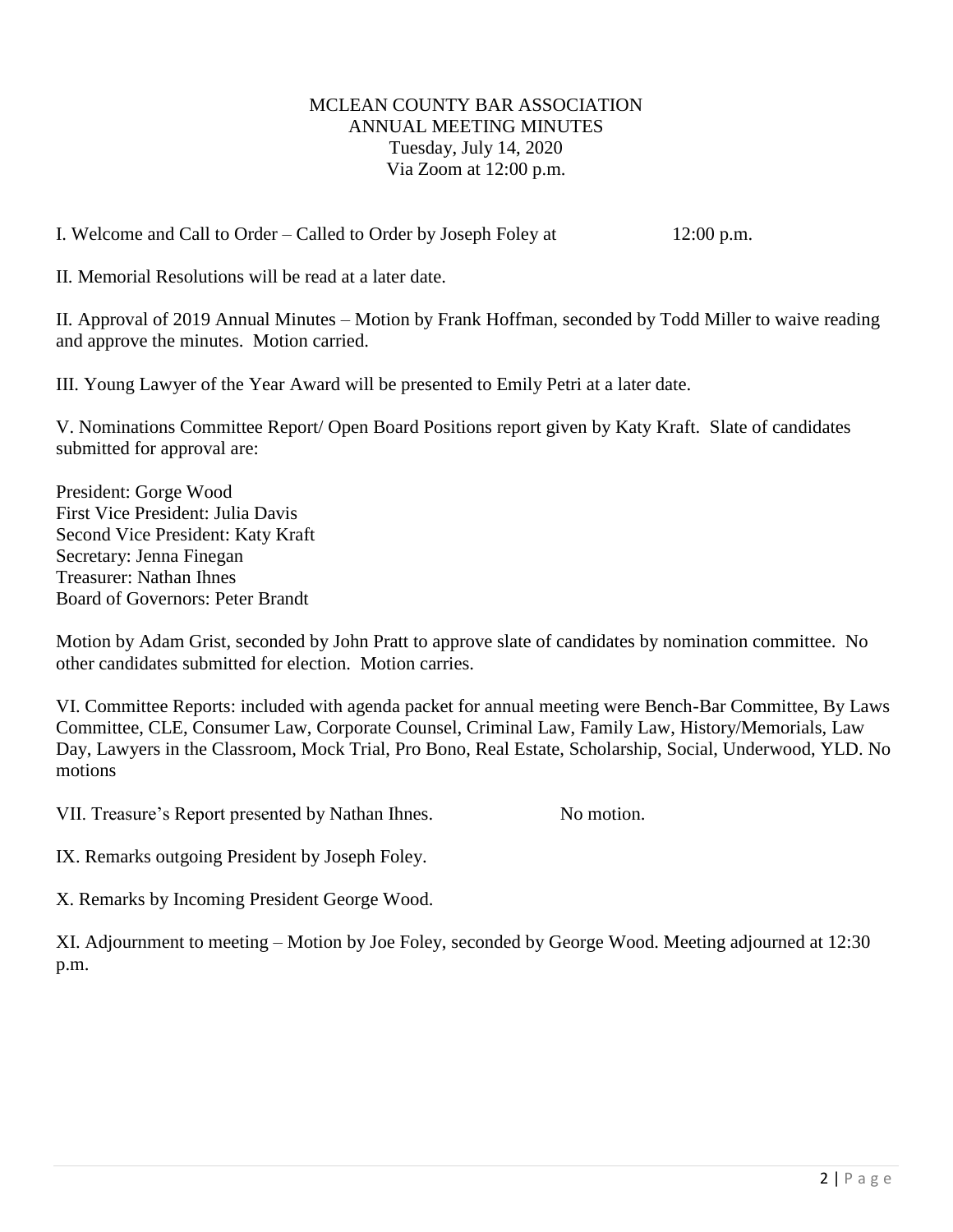## **NOTICE**

Pursuant to §9.2(a) of Article IX of the By-Laws of the McLean County Bar Association, the following have been slated as nominees for the below-named offices of the McLean County Bar Association for the 2021-2022 term:

| President:                                       | Julia Davis       |
|--------------------------------------------------|-------------------|
| First Vice-President:                            | Kathleen M. Kraft |
| Second Vice President:                           | Nathan B. Hinch   |
| Secretary:                                       | Nargis Khokhar    |
| Member, Board of Governors<br>Term Expiring 2025 | Michael G. Butts  |
| Member, Board of Governors<br>Term Expiring 2024 | Brendan Bukalski  |

The above-named nominees will be formally placed in nomination at the **annual meeting** of the Association on **June 17, 2021, at 4:30 p.m. at Epiphany Farms Estate at Moraine View, 23676 East 800 North Road, Downs, Illinois 61736.**

All members should plan to attend and cast their ballots as aforesaid.

All members are further notified that pursuant to §9.2(b) of Article IX of the McLean County Bar Association By-Laws, not less than ten **members may nominate other candidates** for any office or offices described above. Such nominations shall be in writing, signed by the nominators, and shall be filed with the Secretary of the Association not less than fifteen days preceding the date of the annual meeting as aforesaid.

Dated this 7<sup>th</sup> day of May 2021.

Respectfully submitted, Nominating Committee of McLean County Bar Association

Gina L. Wood, Co-Chair Kathleen M. Kraft, Co-Chair Julia Davis Tom Hundman George C. Wood Erin Donaldson Michael G. Butts Rachel Brandt Nargis Khokhar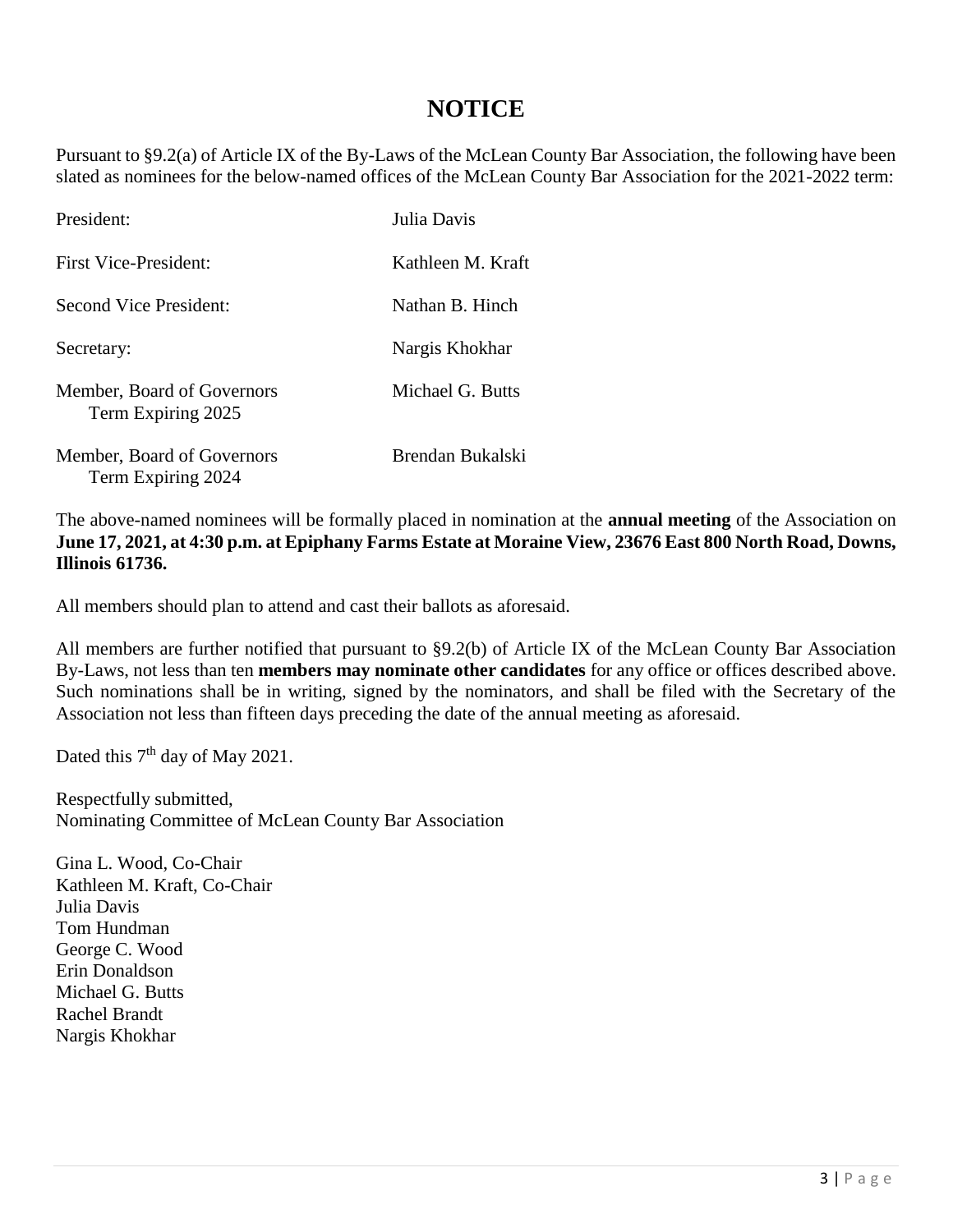## **2021 Annual Committee Reports**

## **Bench-Bar Committee**

Bench/Bar relations continue to operate smoothly. With the cooperation of the Chief Judge's Office, the judiciary, as a whole, and the Office of the Trial Court Administrator, McLean County has commenced a series of "listen & learn sessions." These sessions afford the bar an opportunity to meet informally with the judiciary and discuss non-case specific matters of import to both entities. It is anticipated that these meetings will continue on at least a quarterly basis. The first such session was held in March and was well received by both the bench and the bar. *Paul Lawrence and Todd Miller, Co-Chairs*

## **Bylaws Committee**

The Bylaws Committee has had no activity the past 12 months. *Hunt Henderson, Committee Chair*

## **Continuing Legal Education (CLE) Committee**

While the situation with COVID-19 continued to cause certain logistical difficulties, the CLE Committee worked hard to continue to provide excellent programs to the Bar membership this past year. Highlights:

- Over 424 participants served
- Over 350 CLE certificate hours recognized
- A total of 14 CLE Hours were offered including a total of 3 Professional Responsibility opportunities. And 1 PR Diversity & Inclusion
- Thank you to our local members who shared their time and talent with the Bar and presented over the last fiscal year:
	- o Chief Judge Fellheimer
	- o Judges Barnes, Eves, Costigan, Feeney, Goldrick, Lawrence and McFarland
	- o Judge David Butler (Ret.)
	- o Charlotte Alvarez, JD
	- o Adrian Barr, JD
	- o Brendan Bukalski, JD
	- o Frank Hoffman, JD
	- o Danielle Kays, JD
	- o Thomas McClure, JD

The following programs were presented in fiscal year 2020:

- June 16 1 Hr PR CLE Managing IT Risk While Sheltering in Place 36 participants
- July  $21 2$  hours  $CLE Collections 49$  participants
- August  $18 1$  Hr CLE The need for Pro Bono & a virtual way to help  $-38$  participants
- September 15 1 Hr CLE Covid-19: What every attorney needs to know to manage their firm and advise their clients  $-35$  participants
- October 20 1 Hr CLE Demystifying Cannabis in Illinois for individuals 63 participants
- November 17 1 Hr PR CLE "Illinois Workplace Transparency Act the Mandatory Employer Disclosures and Sexual Harassment Prevention Training" – 84 participants

January  $19 - 1$  Hr CLE – State of the Circuit –  $112 +$  (many were viewing on 1 computer and that is the reason for the +)

- February  $16 1$  Hr CLE Immigration 38 participants
- February  $24 1$  Hr CLE Evictions 55 participants
- March  $23 1$  Hr CLE Navigating Juvenile Abuse/Neglect Court 52 participants
- April 20 1 Hr PR, D&I CLE Diversity, Equity, and Inclusion in the MCBA The Path forward 85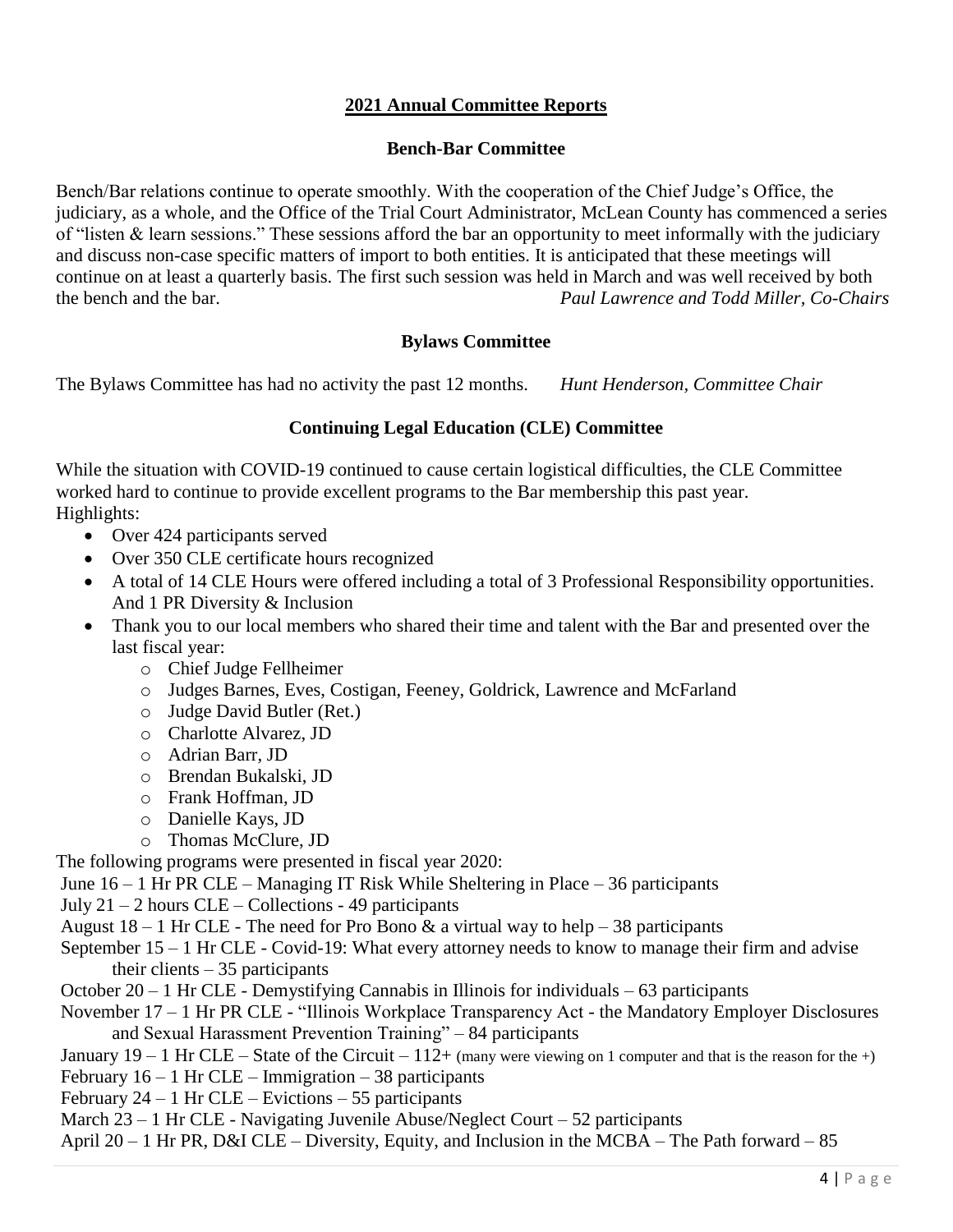#### participants

May  $4 - 1$  Hr CLE – The Intersection of Bankruptcy and Divorce – 17 participants May  $18 - 1$  Hr CLE – Consumer Bankruptcy – The Good, The Bad and The Ugly – 29 participants The CLE Committee continues to be a very active committee. Many thanks to the continued hard work of the committee membership. Many thanks, too, to MCBA Admin. Assistant, Mary Sellmyer, for her organizational skills, and for facilitating the presentation of the numerous Zoom programs. Thanks, also to the guidance of outgoing Bar President, George Wood and the Board of Governors, and to the other Committees who have assisted us in our endeavor to provide quality CLE content to our Bar members. Of special note, our May 4 presentation was the first in person event in over a year. It was very well received. The CLE Committee looks forward to seeing everyone, face-to-face, in the next fiscal year.

*Todd Miller, Committee Chair*

## **Consumer Law Committee**

There have been no meetings and nothing to report.

*Respectfully submitted, Daniel G. Deneen, Chairman*

#### **Corporate Counsel Committee**

There was no activity within this committee during this year.

## **Criminal Law Committee**

The goal of the committee is to facilitate interaction and promote goodwill among criminal law practitioners, both in prosecution and defense, and provide continuing legal education opportunities that are unique to criminal law practitioners. In doing so, we hope to provide those practitioners more insight into substantive and procedural criminal law developments as well as the high ethical standards applicable to those working in and with our justice system.

Most recently, in the fall of 2020, a CLE concerning cannabis regulations and the criminal implications of it was offered by MCBA. Although our committee has not been as active as other committees, we are looking forward to a new year and new opportunities. We anticipate being able to meet, communicate with one another, exchange ideas, and discuss membership needs. Our committee is open to any and all suggestions or insights related to criminal law, and serving the bar membership. Please feel free to contact our Chair, whose information appears below. *Committee Chair, Brendan Bukalski* 

## **Family Law Committee**

The Family Law Committee was forced to delay the semiannual Guardian ad Litem Conference. The conference is now scheduled to take place on October  $27<sup>th</sup>$  and October  $28<sup>th</sup>$ . Members of the Family Bar adjusted well to Zoom hearings. However, Judge McFarland, Judge Duffy and Judge Kording are gradually working toward holding contested hearings in person. At this time status hearings will continue to be conducted by Zoom. On May 4, 2021, The Family Law Committee hosted a CLE presentation for the first time since the pandemic hit last March. Firas Abunada, an attorney out of the Chicago area, presented on "The Intersection of Bankruptcy and Divorce". The presentation was well received by those who attended. As the Covid-19 situation improves the Family Law Committee looks forward to meeting quarterly and offering regular CLE presentations as we did prior to March 2020.

*Michael Fenger, Committee Chair*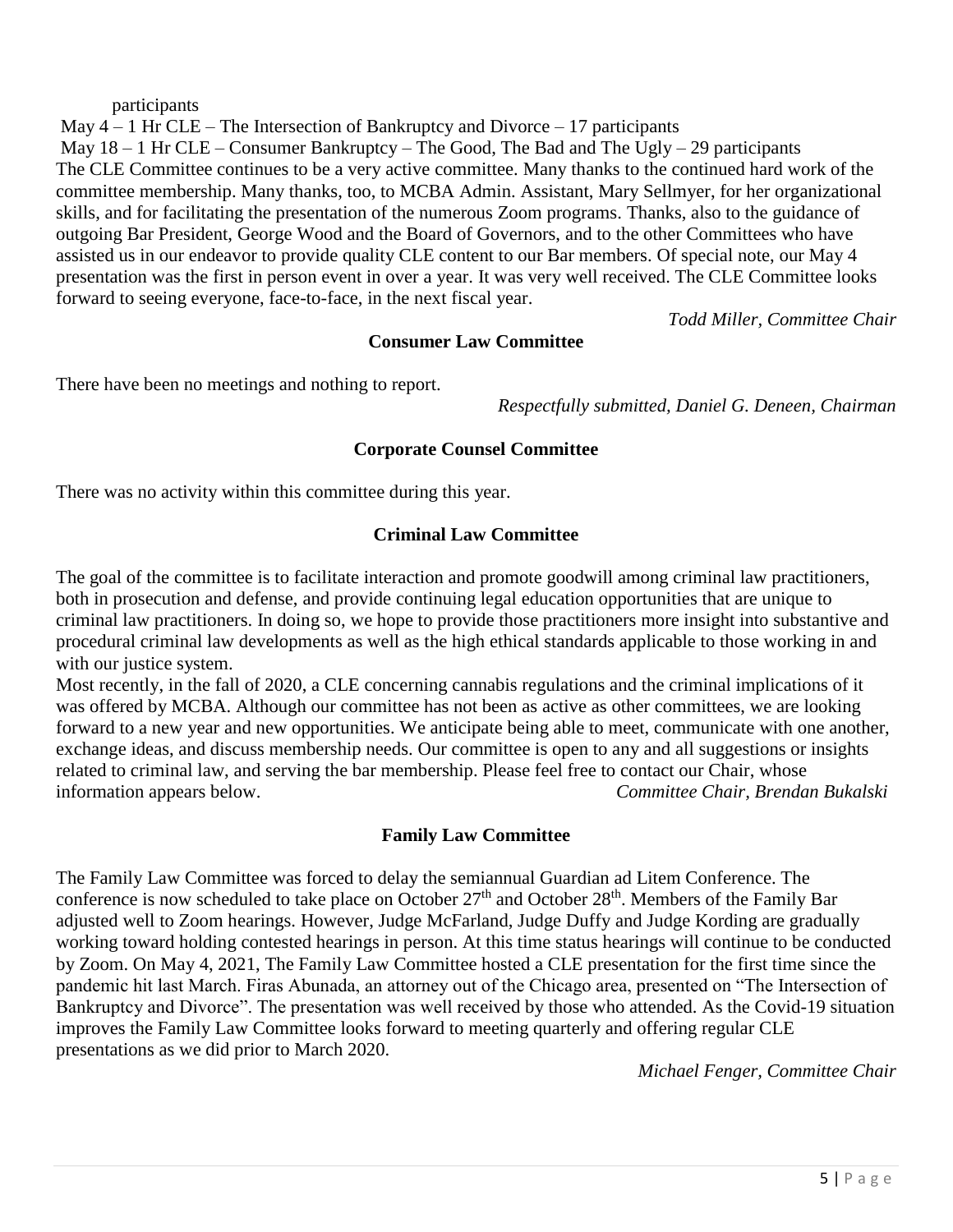#### **Foundation Committee**

The McLean County Bar Foundation continues to move forward in a number of key areas in order to begin fundraising this year. Key developments include establishing a checking account and receiving its first "seed" funds from the McLean County Bar Association. The goal is to move from making contribution of \$10,000- 15,000 in the first couple of years to go well above that in the future. The Foundation also wants to expand the number of legal aid organizations we contribute to and scholarships that we offer to students. In addition, the Foundation will look to work with the Bar Association on identifying events that can help reinvigorate the social component of the Bar Association while raising money for the Foundation.

> *Ryan Gammelgard - President Cathy Pratt – Pratt & Pratt - Vice President Laurel Bingaman – Compeer Financial – Secretary Nate Inhess – Heartland Bank – Treasurer George Wood – Hartweg, Turner, Wood Todd Chapman – State Farm*

#### **History Committee**

The History Committee archives materials for the McLean County Bar Association in order to protect, preserve, and provide accurate records of historical information or future generations. The History Committee also compiles attorney memorials with the McLean County Circuit Clerk, the McLean County Bar Association, and the History Museum. As part of its ongoing archival project, the History Committee records lectures, events, and interviews bar members. Lectures and events frequently address historical cases and/or bar history. Interviews are conducted with members of the bar upon retirement or after several decades of practice in order to record their lives, their stories, and their work. These recordings help shed light on the practice of law in McLean County, changes to that practice, and the role individual bar members played in that history. The Committee is also working on making archival footage available through the MCBA website as part of our ongoing mission to provide our history to future generations. The Committee seeks interviewees interested in sharing their careers, backgrounds, cases, and practice in McLean County as well as interesting events that concern the practice of law in McLean County that can be recorded. Please e-mail one of the chairs of the committee if you are interested in being interviewed, or know of someone or some event that could be recorded. Most recently, we created a slideshow for the Law Day Happy Hour, focusing on the 100th anniversary of the 19th Amendment for Law Day 2020 and on Advancing the Rule of Law Now for Law Day 2021. Thank you to everyone who helped in the last year! Your work helps the History Committee meet our mission, and preserve the history of the McLean County Bar Association, its members, and the practice of law in McLean County!

> *MCBA History Committee: Chair: Brendan Bukalski Co-Chair: Julia Davis Memorial Archivist and Coordinator for Annual Meeting: Dan Deneen Deceased Attorney Funeral Coordinator: Rusty Depew McLean County History Liaison: Robert Porter*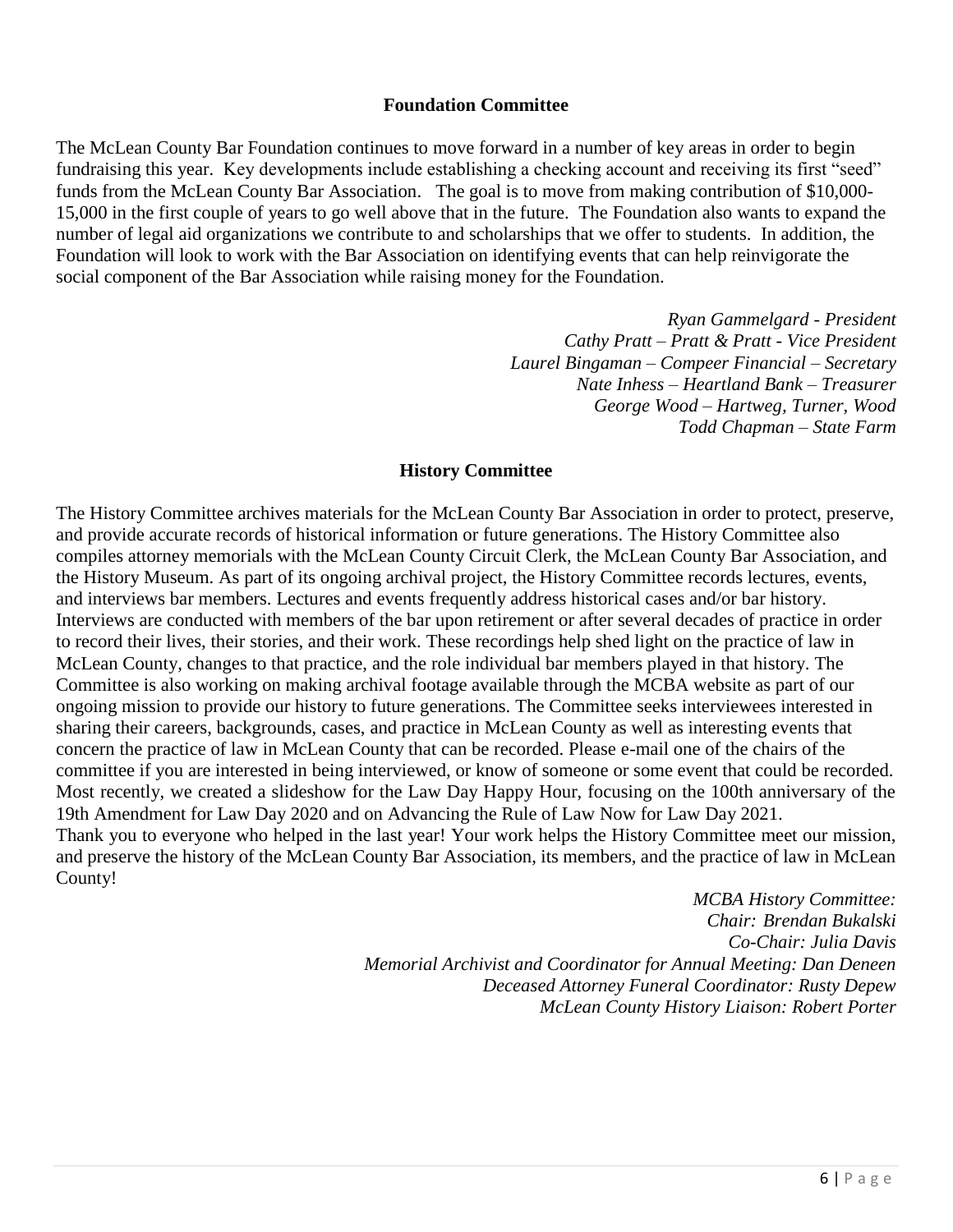## **Law Day Committee**

This year's Law Day was celebrated by the MCBA's first in-person event since February of 2020. It was a casual evening spent among members and friends. A special thanks to Nargis Khokhar who created displays on the Law Day Themes and to Brendan Bukalski who added an historic slide show.

### **Lawyers in the Classroom (LITC) Committee**

Although Covid and remote learning set our committee back quite a bit, we were able to do a couple of presentations via remote access. We are looking forward to the schools being back in session next year and hopefully having many presentations requested by us. I hope to meet with the committee in late June so we can make a plan for contacting teachers at all of the area schools.

*Best regards, Jennifer Patton, Committee Chair*

## **Mock Trial Committee**

The canceled 2021 Mock Trials were a disappointment. Every school reached out to leadership and certainly understood the situation. Since our event is a favorite and many schools travel a fair distance to attend, we are hopeful that we can return to in-person in February 2022!

*Matthew Koetters, Committee Chair*

## **Pro Bono Committee**

In the last year, the committee met remotely on September 21, 2020, December 9, 2020, March 4, 2021 and May 18, 2021. Due to COVID-19, the Legal Advice Fairs conducted bi-annually in previous years were not held. Due to obvious need, Prairie State has focused its efforts on providing eviction clinics to assist tenants facing eviction and to help tenants obtain available financial assistance through local municipalities, the state, and other available resources. Because of the inability for most of the year to conduct in person events, PILI has provided remote CLE and pro bono opportunities for our members, including the PILI Virtual Pro Bono CLE Series and Illinois Free Legal Answer Clinic. The Committee continues to focus its efforts on the implementation of a Remote divorces project in Logan County. The Board chair participated in the Judicial Circuit Pro Bono Committees Virtual Summit on April 15, 2021. Chief Justice Burke provided remarks at the Virtual Summit and discussions were had regarding how pro bono has been impacted by COVID-19 and how to move past COVID-19.

*Carrie Haas, Chair*

#### **Real Estate Committee**

The Real Estate Committee has had no recent activity. Now that things are returning to more normal, we will likely look to have a meeting sometime soon.

*Respectfully submitted, Tom Hundman and Brian Garwood, Committee Co-Chairs*

#### **Scholarship Committee**

The Scholarship Committee met virtually on July 30, 2020 and November 19, 2020. Demand for the MCBA scholarship was high again in 2020. We received eight scholarship applications last year. We presented the 2020 MCBA Scholarship to Taylor Williams in December 2020. Ms. Taylor's name was added to the MCBA Scholarship Plaque at the McLean County Law & Justice Center. There was no formal presentation because the MCBA Holiday Luncheon was cancelled due to the pandemic. Ms. Williams grew up in Heyworth. She went to college at Illinois Wesleyan University. Ms. Williams has been serving her communities for most of her life.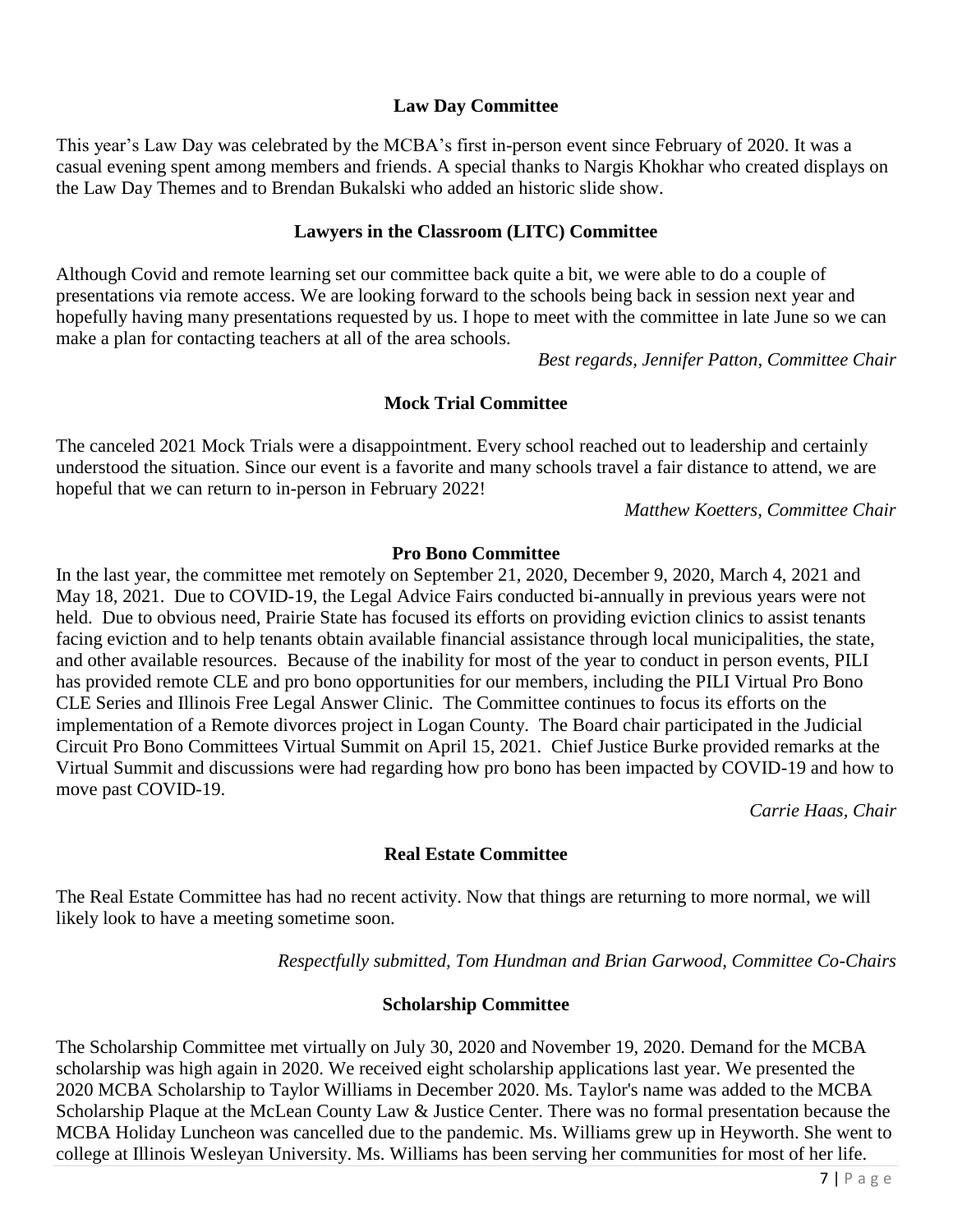She has logged over 1,000 hours of community service to non-profits and public entities in McLean County since 2015. Ms. Williams participated in two clinics at Southern Illinois University School of Law using her legal training to help children and transgender people. Ms. Williams graduated from SIU School of Law in December. She has returned to McLean County and joined Kraft, Wood & Kelly, LLC.

*Adrian Barr, Chairman*

#### **Social Committee**

The Social Committee was unable to organize many events in the last year due to capacity restrictions resulting from COVID-19, and much of the Bar's reluctance to gather in large groups. However, with the lightening of the restrictions and vaccine rollout we were able to put together a happy hour for Law Day that saw a fantastic turnout from the Bar. The overall mood was the bar members were happy to again be able to gather and the event was well received.

The Committee hopes to continue that momentum going into the next year in planning multiple events for the Bar to partake in, as well as diversifying the type of event put together. We want to thank Nargis Khokhar for her work on the committee as she steps down to focus on her new role on the Board of Governors and welcome Karl Bauchmoyer to the committee.

*Karl Bauchmoyer and Michael Butts, Co-Chairs*

#### **Underwood Committee**

The Underwood Committee on Professionalism is charged with developing programs that educate and promote professionalism within the legal committee. This past bar year the committee sponsored two CLE programs in collaboration with the CLE Committee. The first program was held in November and provided education and training compliant with the new Illinois Workplace Transparency Act. The program was conducted by Danielle M. Kays and was approved for 1.0 hours of professional responsibility credit. The second program was held in April on the topic of diversity, equity, and inclusion and featured a presentation by John Kim as well as a panel discussion including Mr. Kim, Judges Carla Barnes and Pablo Eves, and Prairie State Legal Services' Managing Attorney, Adrian Barr. This program was approved for 1.0 hours of professional responsibility/diversity and inclusion credit. Both programs were presented virtually and were well attended by MCBA members. The program on diversity & inclusion received feedback that indicated in a desire by members for the MCBA to pursue additional programs in this area. The commission thanks the presenters for sharing their time, knowledge, and experience and looks forward to providing additional programing in the coming year. Special thanks to Todd Miller and Mary Sellmyer for making sure that the Underwood Committee program materials were timely submitted so that our members could receive CLE credit.

*Amelia Buragas, Chair*

#### **Young Lawyers Division**

There was no report available at this time.